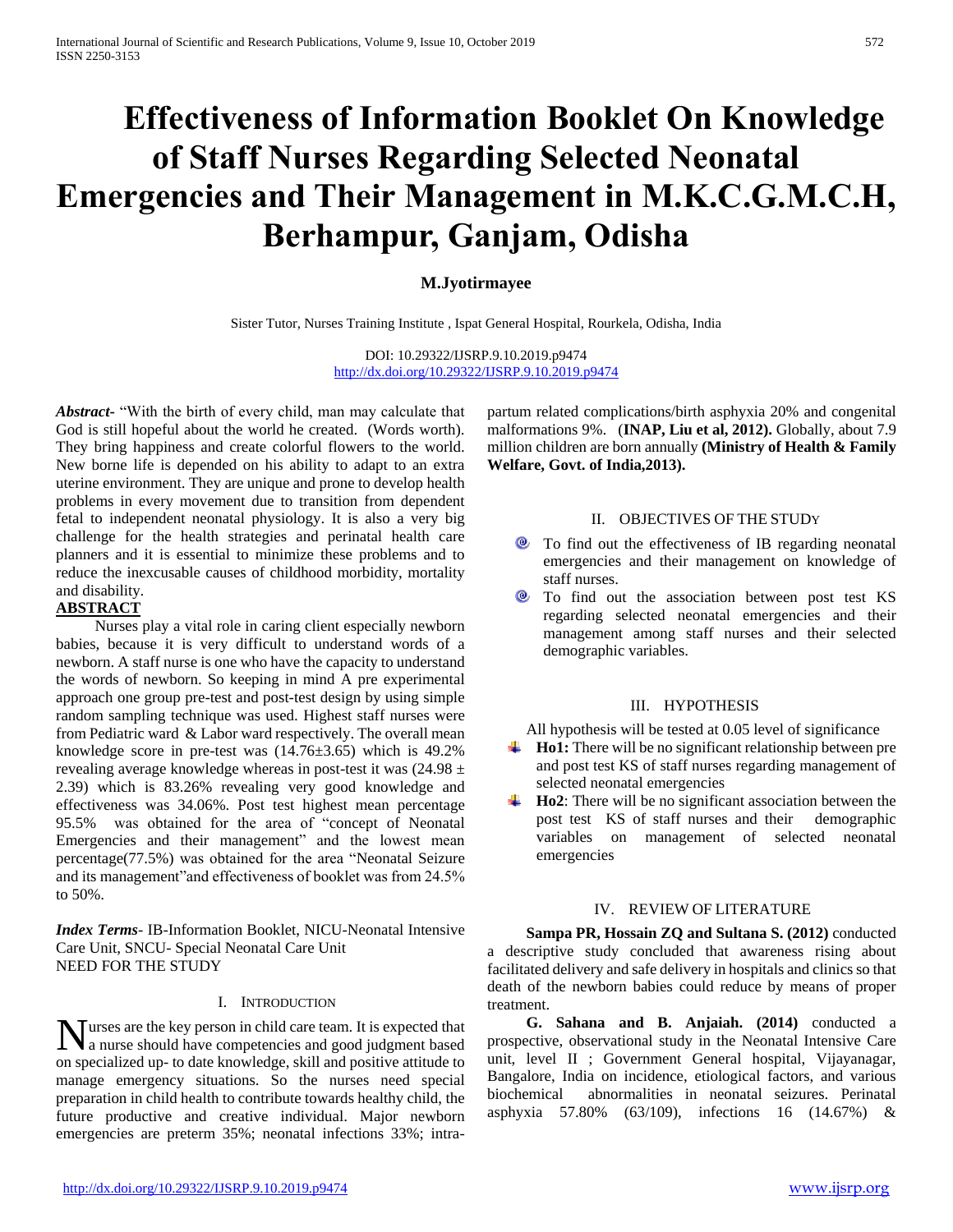hypoglycemia 10(9.17%) and 51.37% (56/109) are the leading cause of neonatal seizures in this study. 2010)

 **El sayed SM. (2013)** conducted a study on Knowledge of the nurses regarding care of high risk neonates at NICU of Tanta

|                            |                                            |                | Pre-test  |                           |                 | Post-test |                    |                 |                                     |
|----------------------------|--------------------------------------------|----------------|-----------|---------------------------|-----------------|-----------|--------------------|-----------------|-------------------------------------|
| <b>SI</b><br>N<br>$\bf{o}$ | of<br>Area<br>knowledge                    | Max. score     | Mean      | <b>Standard deviation</b> | Mean percentage | Mean      | Standard deviation | Mean percentage | In mean percentage<br>Effectiveness |
| 1                          | Concept                                    | 4              | 1.82      | 0.92                      | 45.5            | 3.82      | 0.3<br>9           | 95.5            | 50                                  |
| $\overline{2}$             | <b>Birth</b><br>Asphyxia                   | 5              | 2.26      | 1.065                     | 45.2            | 4.12      | 0.9<br>4           | 82.4            | 37.2                                |
| 3                          | Respiratory<br><b>Distress</b><br>Syndrome | 6              | 3.04      | 1.124                     | 50.6<br>6       | 4.92      | 0.8                | 82              | 31.34                               |
| $\overline{4}$             | Neonatal<br>Sepsis                         | 7              | 3.3       | 1.71                      | 47.1<br>4       | 5.48      | 0.9<br>7           | 78.2<br>8       | 31.14                               |
| 5                          | Neonatal<br>Seizure                        | 4              | 1.78      | 1.075                     | 44.5            | 3.1       | 0.7<br>6           | 77.5            | 33                                  |
| 6                          | Hypothermi<br>a                            | $\overline{4}$ | 2.56      | 1.091                     | 64              | 3.54      | 0.7<br>1           | 88.5            | 24.5                                |
|                            | <b>Overall</b><br>total                    | 30             | 14.7<br>6 | 6.98                      | 49.2            | 24.9<br>8 | 4.5<br>7           | 83.2<br>6       | 34.06                               |

University Hospital. The study findings showed that 70% or more nurses is considered as good knowledge in providing direct care to the neonates.

## METHODOLOGY

 A pre experimental approach one group pre-test and posttest design was used .50 staff nurses who are working in (S.N.C.U, Pediatric Ward, O & G O.T and Labor Ward) of M.K.C.G. Medical College Hospital Berhampur, Ganjam, and Odisha were randomly selected. An IB was prepared on selected neonatal emergencies . The data was collected from dt 23.03.2015 to 06.04.2015

# RESULT

 (62%) SN had GNM qualification whereas only (38%) of them had B.Sc. nursing. highest 50% of SN had under gone training once on newborn , 36 % of staff nurses had not under gone any training, 10% of SN had under gone thrice or more training on newborn & lowest 4% were under gone twice. Table 1. Area wise score

 Area wise comparison of mean, SD, Mean percentage shows that, during post-test the highest mean score was  $5.48\pm$ 0.97which was 95.5% of the maximum score was obtained for the area of concept of Neonatal emergencies and highest pre-test score (64%) in the area hypothermia. The lowest mean percentage is 78.28% of total score in post test was obtained for the area "neonatal sepsis" whereas the lowest mean percentage is 44.5 % of the total score was in the area "neonatal seizure" during pretest.

 Further overall pre-test mean score was (14.76±6.98) which is 49.2% of maximum score and average knowledge whereas it was 83.26% during post-test showing a difference of 34.06% of effectiveness and having a very good knowledge. It was also observed that difference between the pre and post-test area wise mean score values vary from 24.5% to 50%. Hence, it can be interpreted that IB was effective in both area wise and overall.( Table 1)

 Line graph showing the comparison of pre and post-test KS reveals that, the lowest score of pre-test was 4-6 which was obtained by 2% of staff nurses whereas in post-test it is ranged from 19-21 and obtained by 4% of staff nurses. Similarly, highest score of pre-test was ranged from 13-15 which was obtained by 34% of staff nurses where as in post-test it is ranged from 22-24 and obtained by 42% of SN. The median plotted on the line graph shows that the pre-test mean and median scores were 14.76 and 14 respectively. Whereas during post-test mean and median scores were 24.98 and 25 respectively. It shows the effectiveness of IB. (Figure1)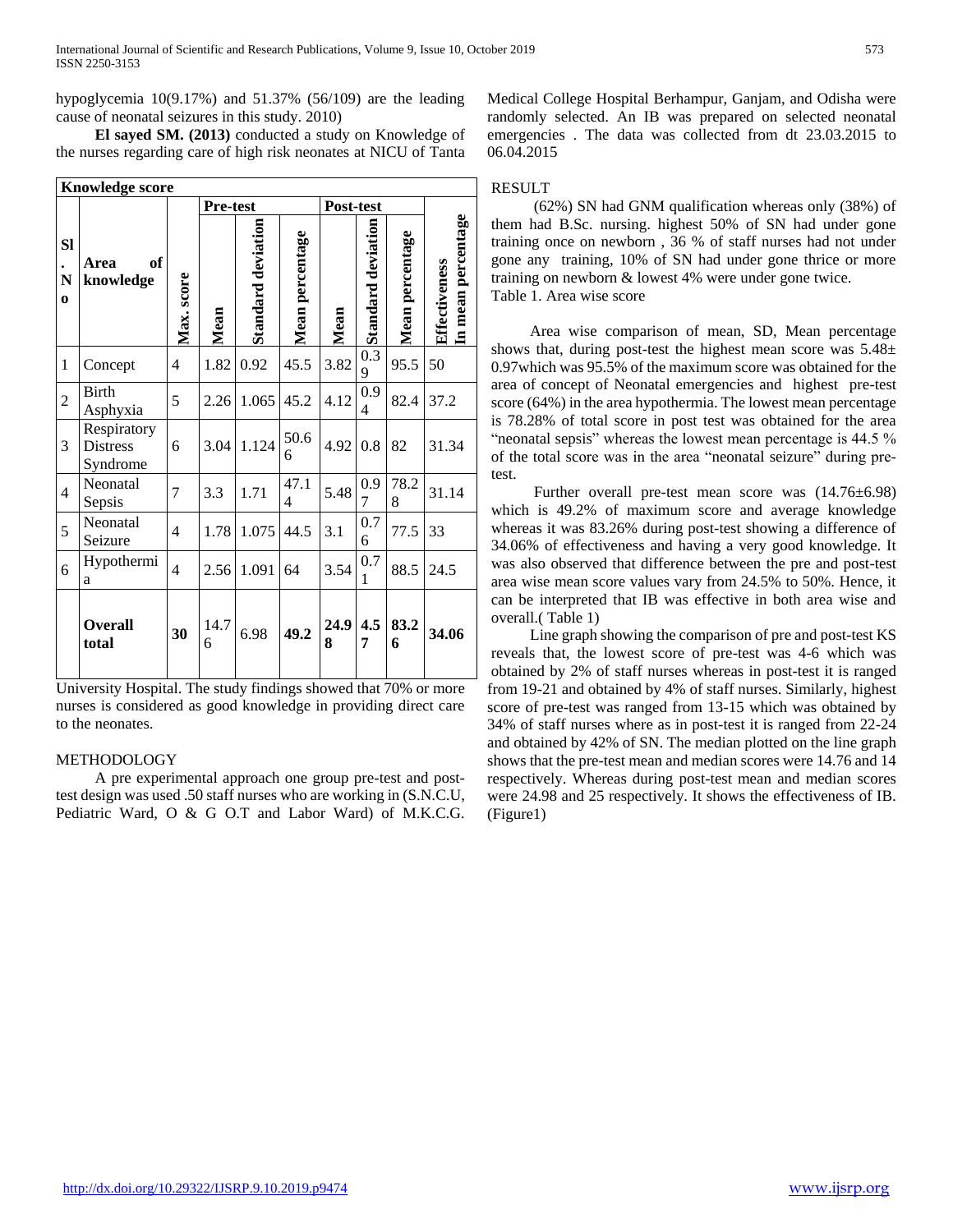

**Figure – 1: Line Graph showing comparison of pre and post-test KS of staff nurses**

Figure 2 O-give curve showing comparison of cumulative percentage of KS of staff nurses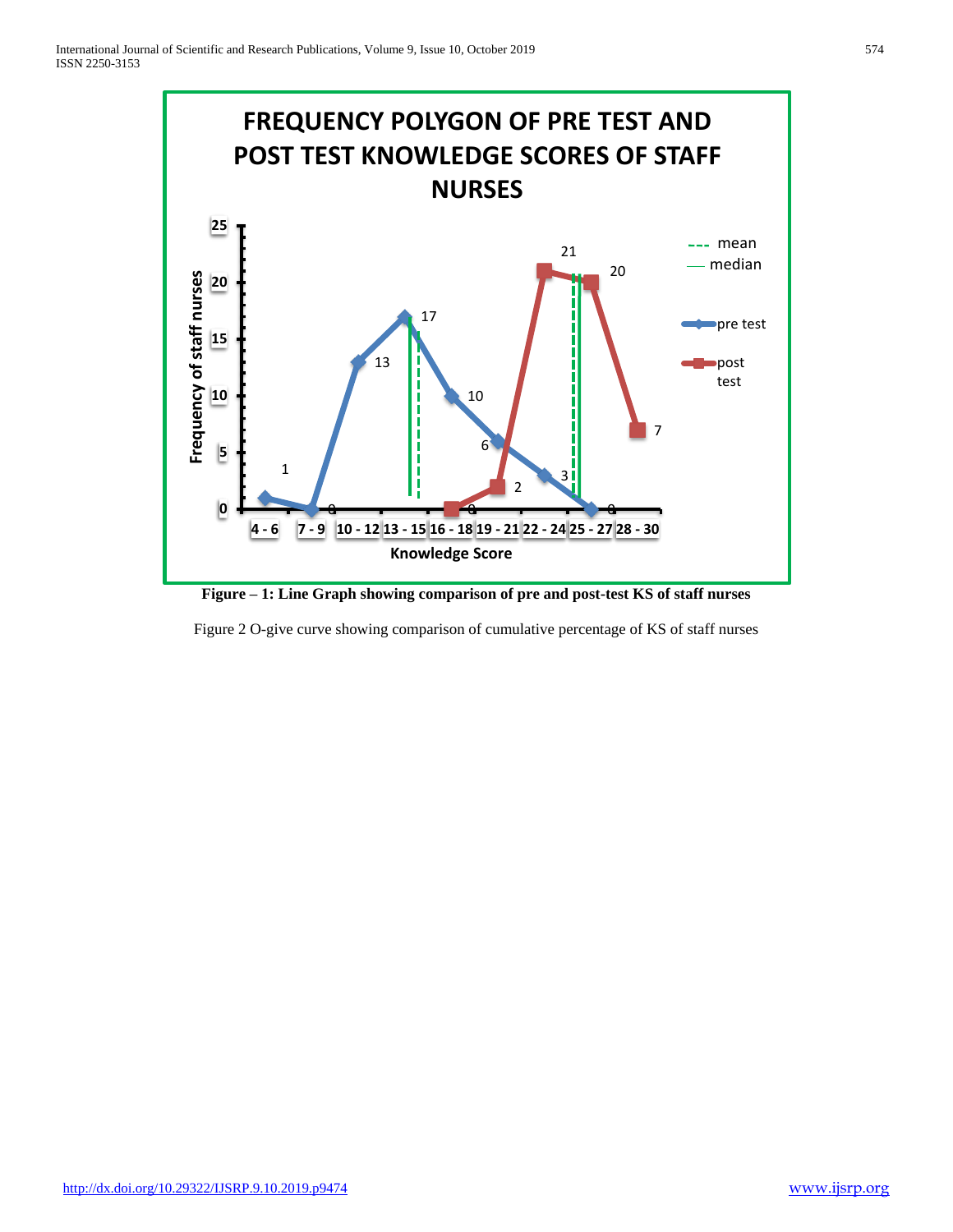O-give curve showing the comparison of cumulative percentage of KS of staff nurses on selected neonatal emergencies and their management shows that, post test score lies to the right of the pre test score; over the entire range showing that post score were higher than the pre test scores. In the pre test  $25<sup>th</sup>$  percentile score was 12 where as it was 22 in post test. The  $50<sup>th</sup>$  percentile score for pre test was 13 where as it was 24 in post-test showing a difference of 10, 11 and 10. Similarly 75 percentile score was 16 where as it was 26 in post test. It shows that IB was effective overall (Fig. 2).



**Figure – 3 : Bar Diagram showing the comparison of KS of staff nurses**

 Percentage wise distribution of KS of staff nurses according to their level of knowledge shows that, during pre test the highest percentage (54%) of staff nurses had average Knowledge regarding selected neonatal emergencies and their management and a very least number 1 (2%) had very poor knowledge regarding it. Whereas during post test highest percentage (54%) of them having a very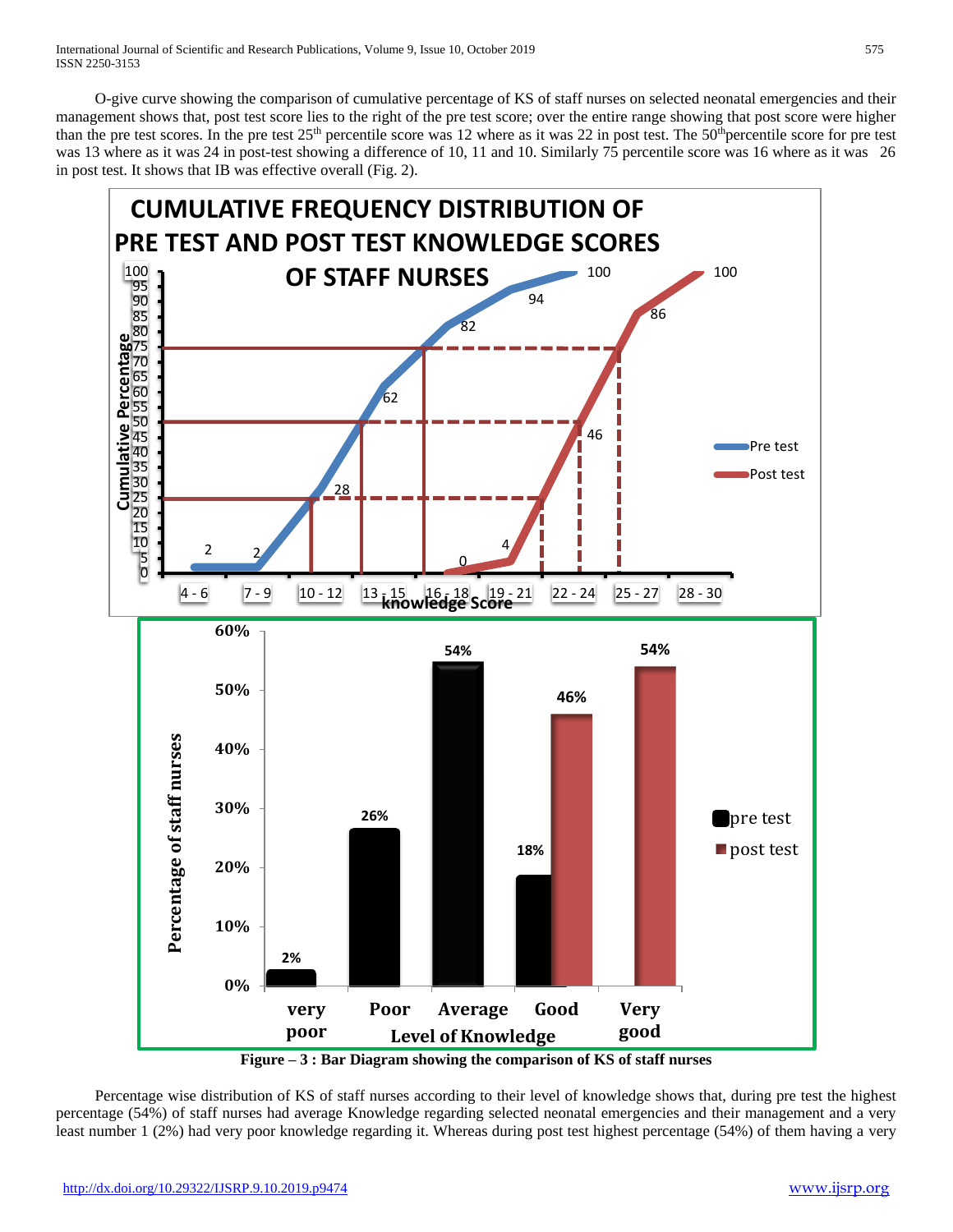good knowledge and lowest only 46% of them had good knowledge during post test. Hence it can be interpreted that, the IB was effective in improving knowledge regarding neonatal emergencies and their management. (Figure.3)

| <b>SI</b><br>No. | Area                                 | Calculated 't' value | <b>Remarks</b>            |
|------------------|--------------------------------------|----------------------|---------------------------|
|                  | Concept of Neonatal Emergencies      | 14.15                | Highly significant        |
| ∍                | Birth Asphyxia                       | 9.3                  | <b>Highly Significant</b> |
|                  | <b>Respiratory Distress Syndrome</b> | 9.63                 | Highly significant        |
|                  | Neonatal Sepsis                      | 7.84                 | Highly significant        |
|                  | <b>Neonatal Seizure</b>              | 7.09                 | Highly significant        |
| 6                | Hypothermia                          | 5.32                 | Highly significant        |

t=2.66 (table value) df=49;  $p<0.01$ 

## Table.2 **Paired 't' value of pre and post-test KS of SN in neonatal emergencies and their management**

 Paired't' test was calculated to assess the significant difference between pre and post-test knowledge score shows that significant difference was found in all areas like- Concept of Neonatal Emergencies, Birth Asphyxia, Respiratory Distress Syndrome, Neonatal Sepsis, Neonatal Seizure, & Hypothermia. ( Table.2)

| SI.            | Demographic variables                            | $x^2$ value | df | <b>Table</b> | <b>Level of significance</b> |  |
|----------------|--------------------------------------------------|-------------|----|--------------|------------------------------|--|
| No.            |                                                  |             |    | value        |                              |  |
|                | Age                                              | 0.96        |    | 3.84         | Not significant              |  |
| $\overline{2}$ | <b>Educational Qualification</b>                 | 1.03        |    | 3.84         | Not significant              |  |
| $\overline{3}$ | training on<br>Under gone any special<br>newborn | 2.63        |    | 3.84         | Not significant              |  |
| $\overline{4}$ | Years of experience                              | 1.08        |    | 3.84         | Not significant              |  |
| 5              | Place of Posting                                 | 0.65        |    | 3.84         | Not significant              |  |

# **Table.3 Chi square (x<sup>2</sup> ) test to find out association between of post-test KS of staff nurses and their demographic variables. (N=50)**

Chi square  $(x^2)$  was calculated to assess the significant association between selected demographic variable of staff nurses with their pre-test KS regarding selected neonatal emergencies and their management reveals that, no significant association was found between pre-test KS and demographic variables. Hence, the null hypothesis was accepted. (Table 3)

# V. SUMMARY AND DISCUSSION

 In the changing trends and concept towards care of neonates, the nurse has to face various challenges on emergency care . In view of the above reasons researcher experienced that heavy workload minimum refresh up to date knowledge , staff nurses are incapable to provide emergency care to neonates and cannot able to manage emergency situation. Though there are various programmes launched by Government and non Government organization; ( UNICEF, NSSK etc.) still the objective ( i.e, the NMR target is to bring it down to below 30 by 2017," added Dr Mohapatra, who is the State Academic Coordinator of IAP. ) is not achieved. Investigator chooses information booklet as it is a resource material which is portable and facilitates individualized learning and can be used for future reference. Employing IB regarding neonatal emergencies and its management can facilitate the knowledge of SN and help them to develop decision making and working skills when dealing with neonatal emergencies.

# **Implications**

- $\triangleright$  The findings of the study can help in the in-service education programme to improve the quality of care and neonatal emergencies and its management.
- $\triangleright$  This information booklet can encourage the nurse researcher to conduct more study on different nursing personnel as students nurse
- $\triangleright$  Information booklet also can be useful to improve the knowledge of nursing students and staff nurses through self study.

## **Recommendations**

- Similar studies can be conducted in a large sample for drawing better conclusion and generation of findings.
- Continuous supportive supervision is required for health care provider to implement
- A comparative study can be conducted on professional education of staff nurses on management of neonatal emergencies and their management..